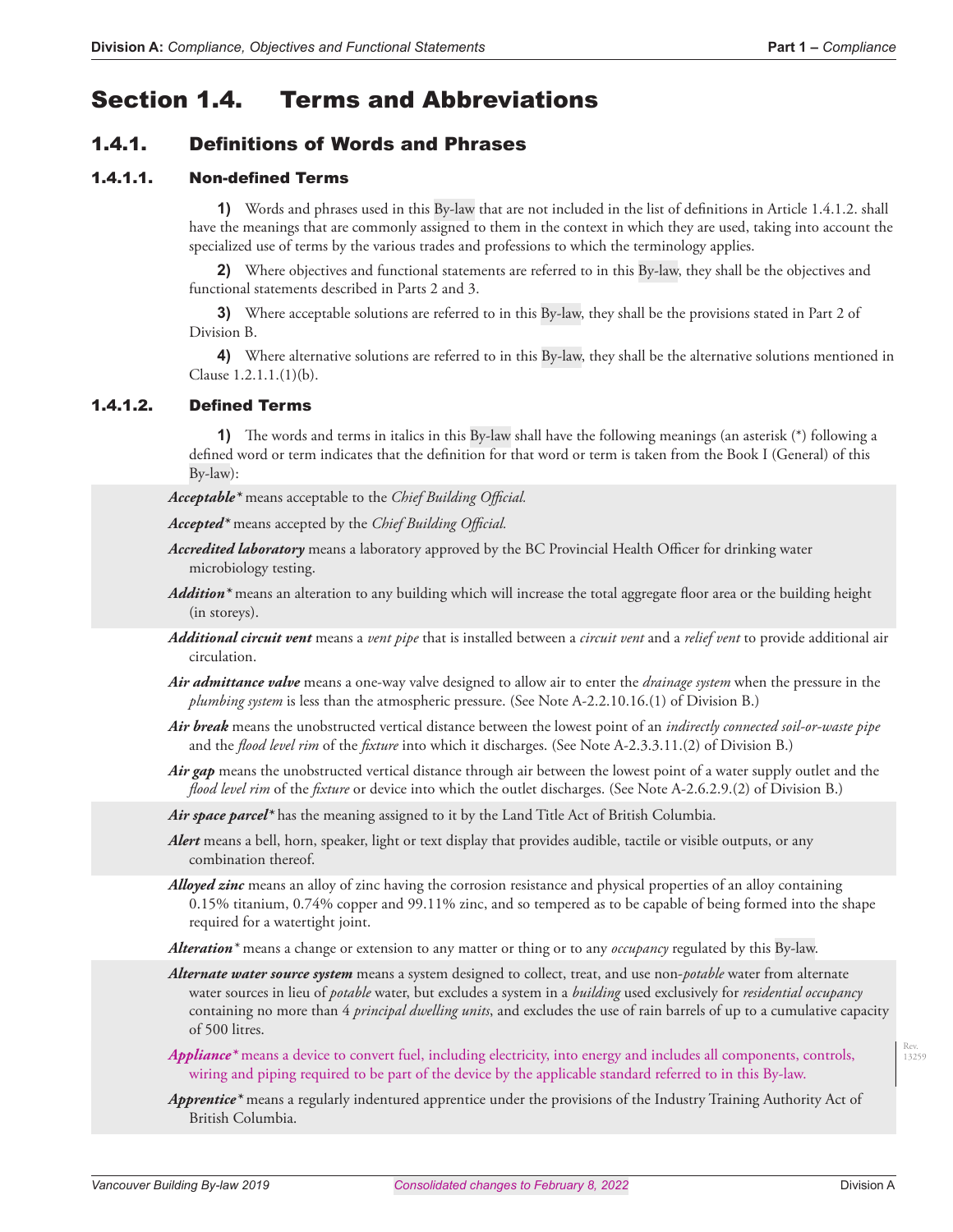*Approved\** means *accepted*.

*Auxiliary water supply* means any water supply on or available to the premises other than the primary *potable* water supply. (See Note A-1.4.1.2.(1).)

*Backflow* means a flowing back or reversal of the normal direction of the flow.

*Backflow preventer* means a device or a method that prevents *backflow*. (See Figure A-1.4.1.2.(1)-A in Note A-1.4.1.2.(1).)

*Back pressure* means pressure higher than the supply pressure.

- *Back-siphonage* means *backflow* caused by a negative pressure in the supply system. (See Figure A-1.4.1.2.(1)-B in Note A-1.4.1.2.(1).)
- *Back-siphonage preventer* (or *vacuum breaker*) means a device or a method that prevents *back-siphonage*. (See Figure A-1.4.1.2.(1)-C in Note A-1.4.1.2.(1).)

*Backwater valve* means a *check valve* designed for use in a gravity drainage system.

*Bathroom group* means one lavatory basin, one water closet and one bathtub or maximum 2 head shower drain.

- *Blackwater* means waste water from water closets, urinals and other sanitary fixtures designed for carrying human waste, kitchen sinks, utility sinks, medical sinks, laboratory sinks, and industrial processes, but does not include *clear-water waste*.
- *Bottle trap* means a *trap* that retains water in a closed chamber and that seals the water by submerging the inlet pipe in the liquids or by a partition submerged in the liquids.
- *Branch* means a *soil-or-waste pipe* connected at its upstream end to the junction of 2 or more *soil-or-waste pipes* or to a *soil-or-waste stack*, and connected at its downstream end to another *branch*, a sump, a *soil-or-waste stack* or a *building drain*. (See Figure A-1.4.1.2.(1)-F in Note A-1.4.1.2.(1).)
- *Branch vent* means a *vent pipe* that is connected at its lower end to the junction of 2 or more *vent pipes*, and at its upper end, either to another *branch vent* or to a *stack vent*, *vent stack* or *vent header*, or terminates in open air. (See Figure A-1.4.1.2.(1)-D in Note A-1.4.1.2.(1).
- *Building\** means any structure used or intended for supporting or sheltering any use or *occupancy*, including any *float home* or *marina* and any retaining structures greater than 1.2 m in height.
- *Building drain* means the lowest horizontal piping, including any vertical *offset*, that conducts *sewage*, *clear-water waste*  or *storm water* by gravity to a *building sewer*. (See Figure A-1.4.1.2.(1)-F in Note A-1.4.1.2.(1).)
- *Building sewer* means a pipe that is connected to a *building drain* 1 m outside a wall of a *building* and that leads to a public sewer or *private sewage disposal system*.
- *Building trap* means a trap that is installed in a *building drain* or *building sewer* to prevent the circulation of air between a *drainage system* and a public sewer. (See Note A-2.4.5.4.(1) of Division B.)
- *Business and personal services occupancy\** means the *occupancy* or use of a *building* or part thereof for the transaction of business or the rendering or receiving of professional or personal services.
- *Care\** means the provision of services other than *treatment* by or through care facility management to residents who require these services because of cognitive, physical or behavioural limitations.
- *Care or detention occupancy* means the *occupancy* or use of a *building* or part thereof by persons who require special care or treatment because of cognitive or physical limitations or by persons who are restrained from, or are incapable of, self-preservation because of security measures not under their control.

*Certified Professional\** means a Certified Professional as defined in the Certification of Professionals By-law.

*Check valve* means a valve that permits flow in one direction but prevents a return flow.

- *Chief Building Official\** means the *City Building Inspector*, and any person authorized to act on behalf of the *City Building Inspector*.
- *Circuit vent* means a *vent pipe* that serves a number of *fixtures* and connects to the *fixture drain* of the most upstream fixture.

*Cistern* means a tank for storing non-*potable* water as part of an *alternate water source system*.

*City\** means the City of Vancouver.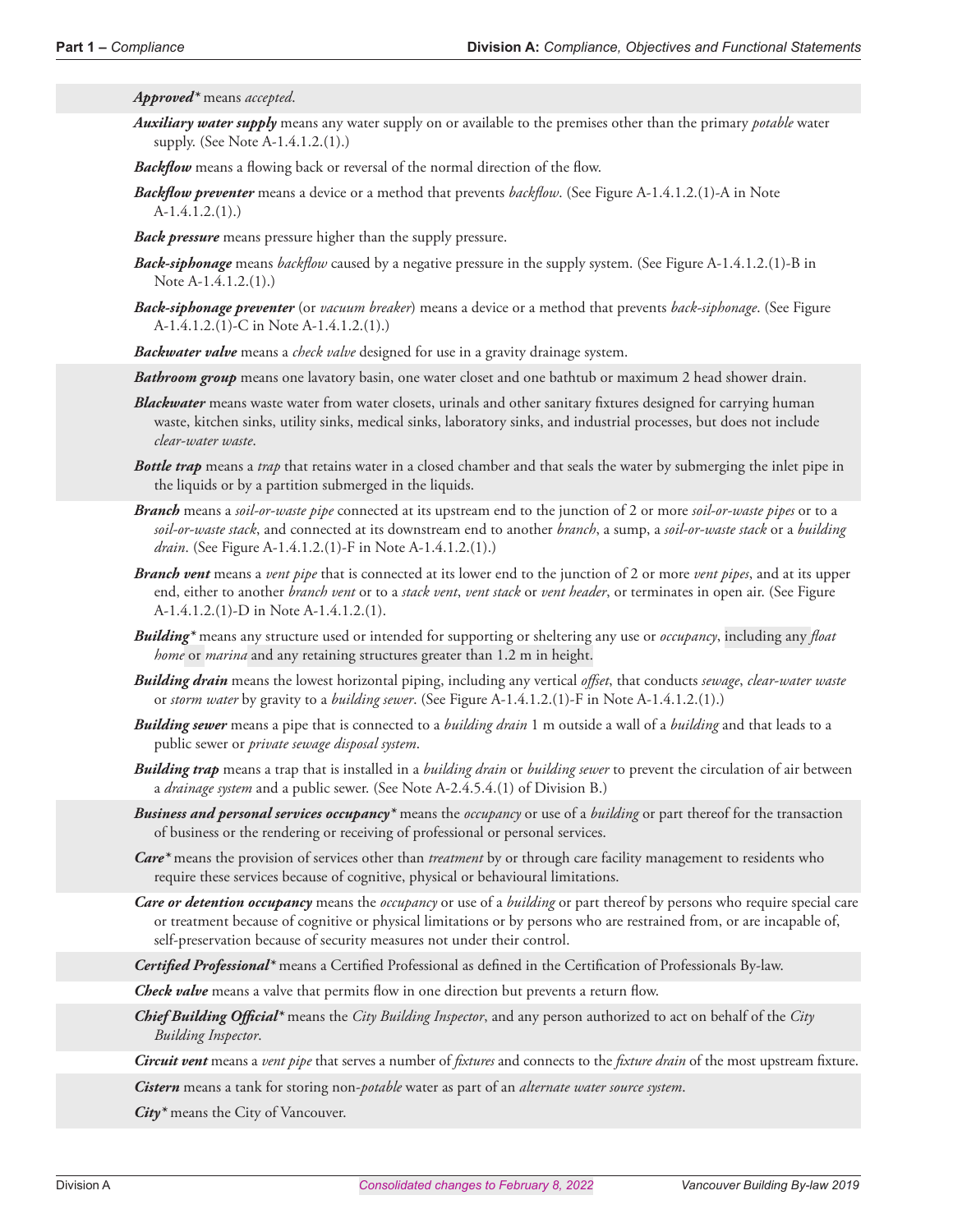- *City Building Inspector\** means the person appointed as such by City Council pursuant to the provisions of the Vancouver Charter.
- *City Engineer\** means the person appointed as such by City Council pursuant to the provisions of the Vancouver Charter.
- *Class 1 fire sprinkler/standpipe system* means an assembly of pipes and fittings that conveys water from the water service pipe to the sprinkler/standpipe system's outlets, is *directly connected* to the public water supply main only, has no pumps or reservoirs, and in which the sprinkler drains discharge to the atmosphere, to dry wells or to other safe outlets.
- *Class 2 fire sprinkler/standpipe system* means a *Class 1 fire sprinkler/standpipe system* that includes a booster pump in its connection to the public water supply main.
- *Class 3 fire sprinkler/standpipe system* means an assembly of pipes and fittings that conveys water from the *water service pipe* to the sprinkler/standpipe system's outlets and is *directly connected* to the public water supply main as well as to one or more of the following storage facilities, which are filled from the public water supply main only: elevated water storage, fire pumps supplying water from aboveground covered reservoirs, or pressure tanks. The water in this sprinkler/standpipe system must be maintained in *potable* condition. (See Note A-1.4.1.2.(1).)
- *Class 4 fire sprinkler/standpipe system* means an assembly of pipes and fittings that conveys water from the *water service pipe* to the sprinkler/standpipe system's outlets and is *directly connected* to the public water supply main (similar to *Class 1* and *Class 2 fire sprinkler/standpipe systems*) and to an *auxiliary water supply* dedicated to fire department use that is located within 520 m of a pumper connection.
- *Class 5 fire sprinkler/standpipe system* means an assembly of pipes and fittings that conveys water from the *water service pipe* to the sprinkler/standpipe system's outlets and is *directly connected* to the public water supply main and also interconnected with an *auxiliary water supply*.
- *Class 6 fire sprinkler/standpipe system* means an assembly of pipes and fittings that conveys water from the *water service pipe* to the sprinkler/standpipe system's outlets and acts as a combined industrial water supply and fire protection system supplied from the public water supply main only, with or without gravity storage or pump suction tanks.
- *Cleanout* means an access provided in *drainage* and *venting systems* to provide for cleaning and inspection services.
- *Clear-water waste\** means waste water with impurity levels that will not be harmful to health and may include cooling water and condensate drainage from refrigeration and air-conditioning equipment and cooled condensate from steam heating systems, but does not include *storm water*. (See Note A-1.4.1.2.(1).)
- *Combined building drain* means a *building drain* that is intended to conduct *sewage* and *storm water*.
- *Combined building sewer* means a building sewer that is intended to conduct *sewage* and *storm water*.
- *Combined sewer* means a sewer that is intended to conduct sewage and storm water.
- *Combustible\** means that a material fails to meet the acceptance criteria of CAN/ULC-S114, "Test for Determination of Non-Combustibility in Building Materials."
- *Construction\** means, with respect to a *building*: erection, repair, *alteration*, enlargement, *addition*, *demolition*, *deconstruction*, removal and excavation.
- *Construction Safety Officer\** means a person who has been trained specifically to understand and apply safe *construction*  practice as it relates to the worksite and as it affects the public, neighbouring properties and utilities, and who has been retained by the *owner*, or the *owner's* principal *contractor* or *project manager*, to coordinate all sub trade supervisors relating to *construction* safety at the *project* site.
- *Construction Safety Plan\** means a plan containing *construction* procedures and fire safety measures designed to protect workers on a project, neighbouring private property, public property, and members of the general public.
- *Constructor\** or *contractor\** means a person who contracts with an *owner* or an authorized agent of an *owner* to undertake a *project*, and includes an *owner* who contracts with more than one person for the work on a *project* or undertakes the work on a *project* or any part thereof.
- *Continuous vent* means a *vent pipe* that is an extension of a vertical section of a *branch* or *fixture drain*. (See Figure A-1.4.1.2.(1)-E in Note A-1.4.1.2.(1).)

*Contractor\** (see *constructor*).

Rev. 13259

Rev. 13259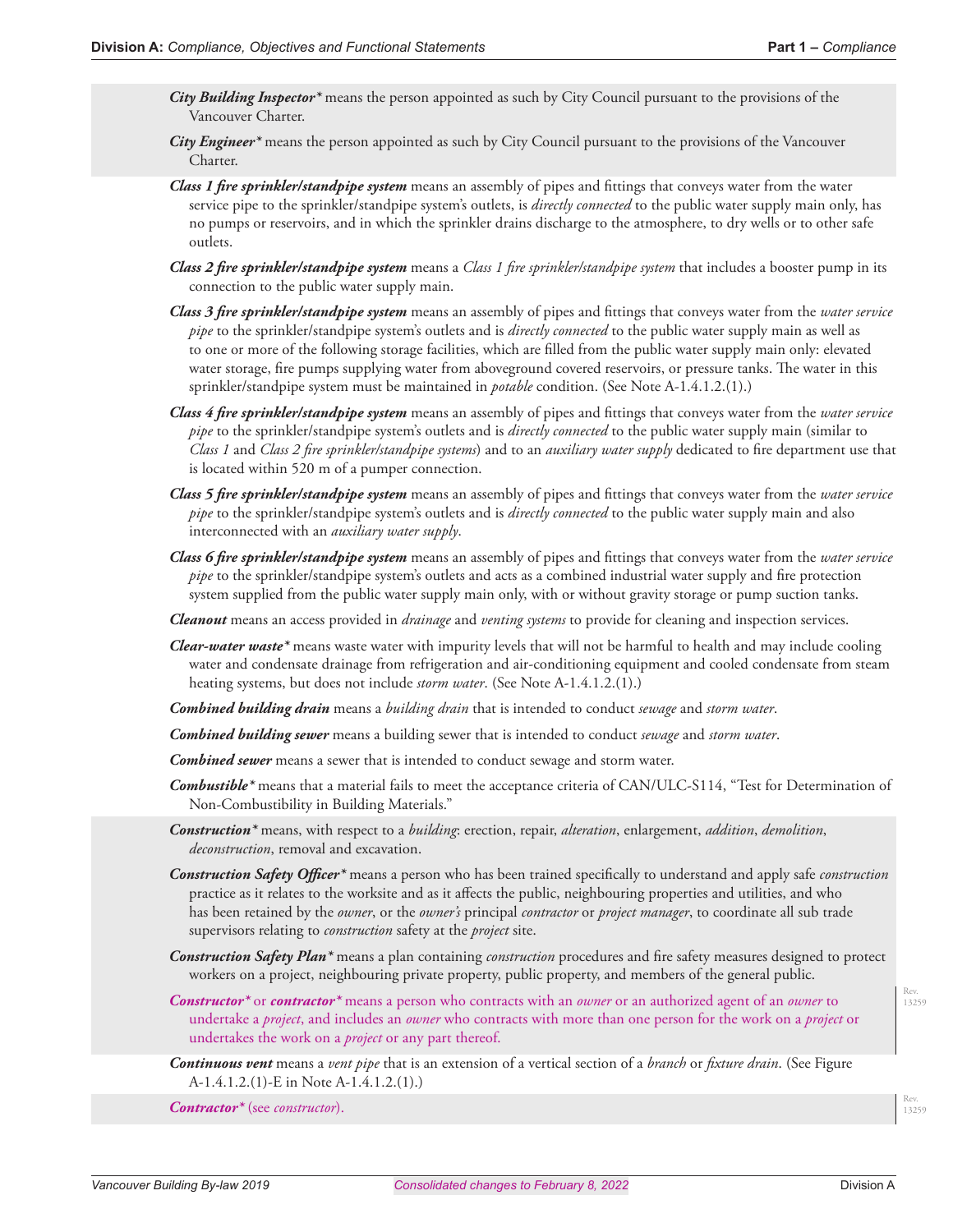Rev. 12997 13259

Rev. 12717

- *Cooling tower* means a direct (open circuit) cooling tower, indirect (closed circuit) cooling tower, evaporative condenser, adiabatic cooler which recirculates non-evaporated water, or fluid cooler that is part of a recirculated *water system* incorporated into a *building's* cooling, industrial process, refrigeration, or energy production system, and may comprise one or more cooling tower cells. (See Note A-1.4.1.2.(1).)
- *Coordinating registered professional\** means a *registered professional* retained under Clause 2.2.7.2.(1)(a) of Division C to coordinate all design work and *field reviews* of the *registered professionals* who are required for a project.

*Critical level* means the level of submergence at which the *back-siphonage preventer* ceases to prevent *back-siphonage*.

*Dead end* means a pipe that terminates with a closed fitting.

- *Deconstruction\** means demolition by systematic disassembly of a building resulting in the reuse, recycling or recovery of not less than 75% of all building materials, excluding materials which are hazardous or banned from landfill.
- *Decorative water feature\** means a human-made fountain, waterfall, cascade, spray or the like that uses water for architectural, decorative or aesthetic effects, is not intended for human contact, and is located indoors or outdoors, and does not include a fish pond, natural body of water, natural waterfall, or a regulated activity under the BC Pool Regulation. (See Note A-1.4.1.2.(1).)

*Demolition\** means the action or process of demolishing a *building*, and includes *deconstruction*.

- *Designated flood\** means a flood which may occur in any given year, of such magnitude as to equal a flood having a 200 year return period.
- *Designated flood plain\** means those lands in the *City* which are hereby designated, for the purposes of section 306(1)(cc) of the Vancouver Charter, as flood plains susceptible to flooding and subject to *flood construction level requirements*, and those lands so designated include:
	- (a) lands located in the proximity to the *natural boundary* of the Burrard Inlet, English Bay, False Creek and the Fraser River, which are located within the areas shown shaded or crosshatched on the maps attached to this By-law as Diagrams A1 and A2. (See Book I, Division A, Figure A-1.4.1.2.(1)-C for Diagram A1: Burrard Inlet, English Bay, False Creek and Fraser River flood plains and Book I, Division A, Figure A-1.4.1.2.(1)-D for Diagram A2: Burrard Inlet, English Bay, False Creek and Fraser River flood plain, wave effect zone.); and
	- (b) lands located in the areas shown crosshatched on the map attached to this By-law as Diagram B. (See Book I, Division A, Figure A-1.4.1.2.(1)-E for Diagram B: Still Creek flood plain and *flood construction levels*.)
- *Designated Structural Engineer (Struct. Eng.)\** means a person who is registered or licensed to practice as a professional engineer under the Engineers and Geoscientists Act of British Columbia, and a person who is designated by the Association of Professional Engineers and Geoscientists of British Columbia as a Designated Structural Engineer.

*Developed length* means the length along the centre line of the pipe and fittings. (See Note A-2.5.6.3.(1) of Division B.)

*Directly connected* means physically connected in such a way that water or gas cannot escape from the connection.

- *Drainage system*\* means an assembly of pipes, fittings, *fixtures*, *traps* and appurtenances that is used to convey *sewage*, *clear-water waste* or *storm water* to a public sewer or a *private sewage disposal system*, but does not include *subsoil drainage pipes*. (See Figure A-1.4.1.2.(1)-F in Note A-1.4.1.2.(1).)
- *Dual vent* means a *vent pipe* that serves 2 *fixtures* and connects at the junction of the *trap arms*. (See Figure A-1.4.1.2.(1)-G in Note A-1.4.1.2.(1).)
- *Dwelling unit\** means a *suite* operated as a housekeeping unit, used or intended to be used by one or more persons and usually containing cooking, eating, living, sleeping and sanitary facilities.

*E. coli* means *Escherichia coli*.

*Emergency floor drain* means a *fixture* for the purposes of overflow protection that does not receive regular discharge from other *fixtures*, other than from a trap primer. (See Note A-1.4.1.2.(1).)

*Emergency once through cooling equipment* means *once through cooling equipment* that is not normally operated and is only activated in the event of a sudden, unforeseen failure of an otherwise properly designed, operated and maintained primary cooling system.

*Excavation\** means the space created by the removal of *soil*, *rock* or *fill* for the purposes of construction.

*Existing building\** means a *building* lawfully constructed and completed under a permit before submission of the current *permit* application.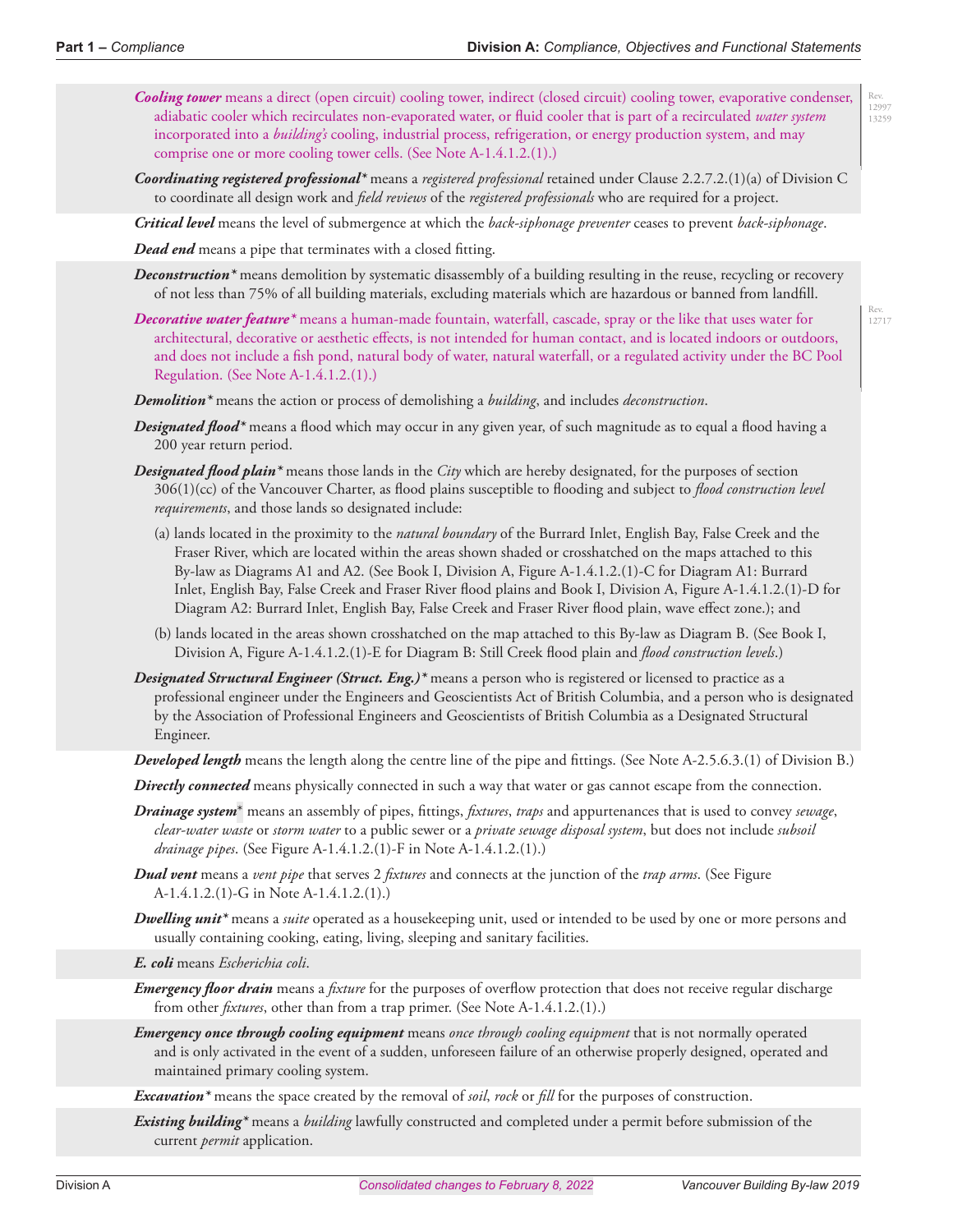*Field review*\* means a review of the work

- at a building site, and
- where applicable, at locations where *building* components are fabricated for use at the *building* site

that a *registered professional* in his or her professional discretion considers necessary to ascertain whether the work substantially complies in all material respects with the plans and supporting documents prepared by a *registered professional*.

- *Fire separation*<sup>\*</sup> means a construction assembly that acts as a barrier against the spread of fire. (See Book I, Division A, Note A-1.4.1.2.(1).)
- *Fire service pipe* means a pipe that conveys water from a public water main or private water source to the inside of a *building* for the purpose of supplying the fire sprinkler or standpipe systems.
- *Fixture* means a receptacle, appliance, apparatus or other device that discharges *sewage* or *clear-water waste*, and includes a *floor drain*.
- *Fixture drain* means the pipe that connects a trap serving a *fixture* to another part of a *drainage system*.
- *Fixture outlet pipe*\* means a pipe that connects the waste opening of a *fixture* to the *trap* serving the *fixture*. (See Figure A-1.4.1.2.(1)-H in Note A-1.4.1.2.(1).)
- *Fixture unit* (as applying to *drainage systems*) means the unit of measure based on the rate of discharge, time of operation and frequency of use of a *fixture* that expresses the hydraulic load that is imposed by that *fixture* on the *drainage system*.
- *Fixture unit* (as applying to *water distribution systems*) means the unit of measure based on the rate of supply, time of operation and frequency of use of a *fixture* or outlet that expresses the hydraulic load that is imposed by that *fixture* or outlet on the supply system.
- *Float home\** means any structure incorporating a floatation system, intended for use or occupancy or being used or occupied for residential purposes, containing one dwelling unit only, and not primarily intended for, or useable in, navigation, but does not include any *water craft* designed or intended for navigation.
- *Flood construction level\** means the minimum elevation of the underside of a floor system, or of the top of a concrete slab, of a building which is used or may be used for habitation, business, or for the storage of goods which may be damaged by flood water.

#### *Flood construction level requirements\** means

- (a) on the Burrard Inlet, English Bay, False Creek and Fraser River flood plains:
	- (i) for *buildings* located within the areas shown shaded or crosshatched on the map attached to this By-law, the underside of a floor system or the top of a concrete slab of a *buildings* used for habitation, business or storage of goods, shall not be lower than 4.6 m Greater Vancouver Regional District datum. (See Book I, Division A, Figure A-1.4.1.2.(1)-C for Diagram A1: Burrard Inlet, English Bay, False Creek and Fraser River flood plains); and
	- (ii) for *buildings* located in the areas shown shaded or crosshatched on the map attached to this By-law, an additional elevation allowance above 4.6 m may be required for wave run-up, at a level as determined by a Professional Engineer and to the satisfaction of the *Chief Building Official*. (See Book I, Division A, Figure A-1.4.1.2.(1)-D for Diagram A2: Burrard Inlet, English Bay, False Creek and Fraser River flood plain wave effect zone); and
- (b) on the Still Creek flood plain:
	- (i) the underside of a floor system or the top of a concrete slab of any *buildings* used for habitation, business or storage of goods shall not be lower than the applicable elevation shown on the map attached to this By-law. (See Book I, Division A, Figure A-1.4.1.2.(1)-E for Diagram B: Still Creek flood plain and *flood construction levels*.)
- *Flood level rim* means the top edge at which water can overflow from a *fixture* or device. (See Figure A-1.4.1.2.(1)-B in Note A-1.4.1.2.(1).)

*Floor drain\** means a fixture used to receive water from the floor of a *building*.

*Flow control roof drain* means a *roof drain* that restricts the flow of storm water into the *storm drainage system*.

*Fresh air inlet* means a *vent pipe* that is installed in conjunction with a *building trap* and terminates outdoors. (See Note A-2.4.5.4.(1) of Division B.)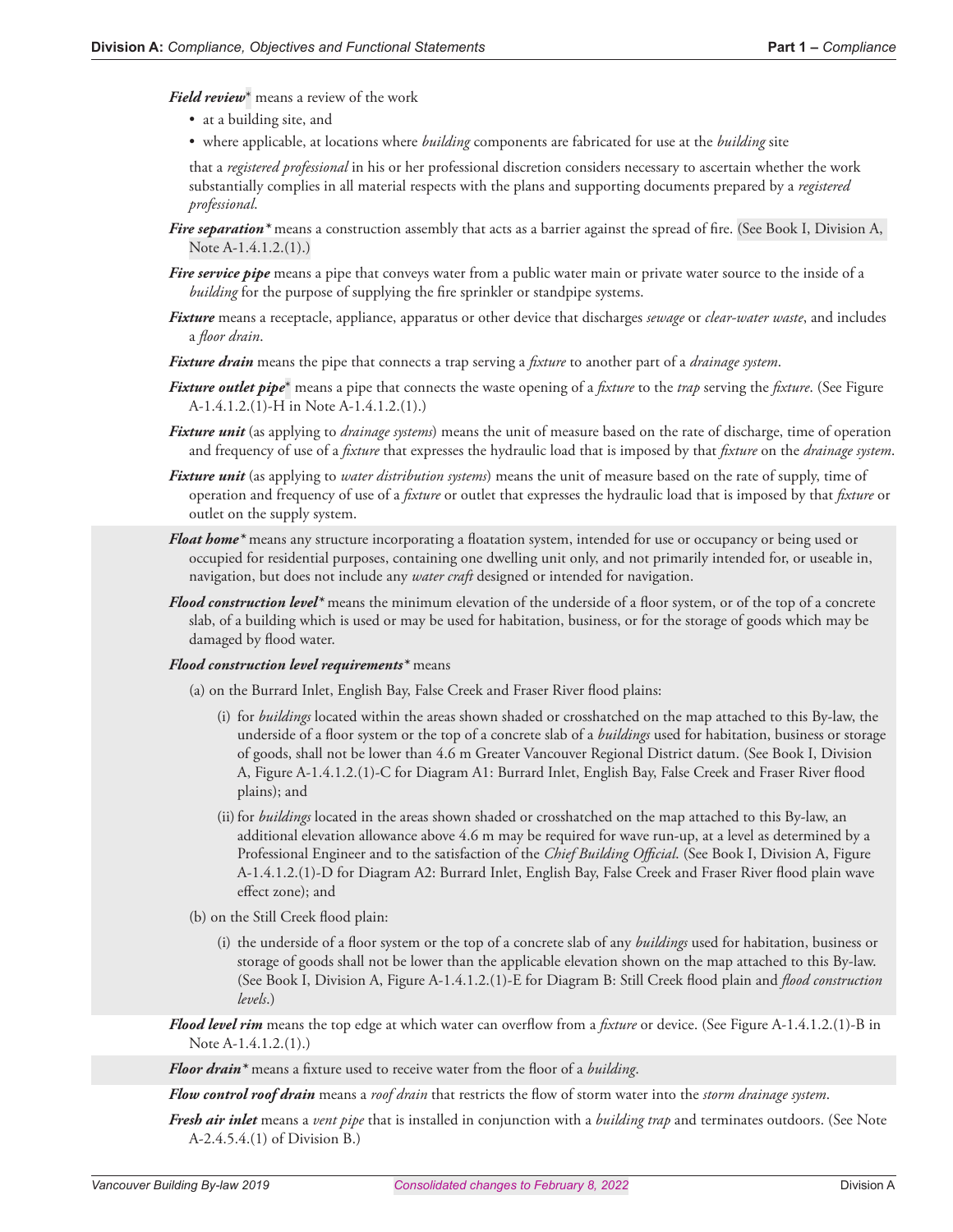| Gas contractor <sup>*</sup> means a person licensed as a gas <i>contractor</i> pursuant to the License By-law, and who is either a gas fitter<br>or a person who employs a gas fitter on a full time basis.                                                           | Rev.<br>13259 |
|-----------------------------------------------------------------------------------------------------------------------------------------------------------------------------------------------------------------------------------------------------------------------|---------------|
| General Manager, Park Board <sup>*</sup> means the person appointed as such by the Park Board.                                                                                                                                                                        |               |
| General Manager, Real Estate and Facilities Management <sup>*</sup> means the person appointed as such by City Council.                                                                                                                                               |               |
| GMAW* means gas metal arc welding.                                                                                                                                                                                                                                    | Rev.<br>13259 |
| GTAW* means gas tungsten arc welding.                                                                                                                                                                                                                                 |               |
| Greywater means waste water from all sources except blackwater and clear-water waste.                                                                                                                                                                                 |               |
| Groundwater <sup>*</sup> means a freestanding body of water in the ground.                                                                                                                                                                                            |               |
| Heat loss calculation <sup>*</sup> means a calculation according to the methodology of CSA F280-12, "Determining the required<br>capacity of residential space heating and cooling appliances."                                                                       | Rev.<br>13259 |
| Indirect service water heater* means a service water heater that derives its heat from a heating medium such as warm air,<br>steam or hot water.                                                                                                                      |               |
| <b>Indirectly connected</b> means not directly connected. (See Note A-2.3.3.11.(2) of Division B.)                                                                                                                                                                    |               |
| Individual vent means a vent pipe that serves one fixture.                                                                                                                                                                                                            |               |
| Interceptor means a receptacle that is installed to prevent oil, grease, sand or other materials from passing into a drainage<br>system.                                                                                                                              |               |
| Journeyperson plumber* means a person, other than an apprentice, who holds a certificate issued pursuant to the<br>provisions of the Industry Training Authority Act of British Columbia authorizing the person to engage in the<br>plumbing trade.                   | Rev.<br>12997 |
| Leader means a pipe that is installed to carry storm water from a roof to a storm building drain or sewer or other place of<br>disposal.                                                                                                                              |               |
| Maintenance once through cooling equipment means once through cooling equipment that is not normally operated and<br>is only activated to temporarily supplement or replace the primary cooling system during scheduled maintenance on<br>the primary cooling system. |               |
| Marina <sup>*</sup> means any structure or installation, including <i>marina walkways</i> , which provides moorage space for water craft.                                                                                                                             |               |
| Marina walkway* means any surface extending over navigable water used to accommodate pedestrian traffic, and used<br>so that water craft and float homes may lie alongside to receive and discharge cargo and passengers.                                             |               |
| Mechanical system <sup>*</sup> means a heating or cooling system and includes all components, controls, wiring and any piping<br>associated with the system.                                                                                                          | Rev.<br>13259 |
| Metering fixture means a self-closing plumbing fixture that dispenses a specific volume of water for each actuation cycle.                                                                                                                                            |               |
| Municipal Heat Pump Certification* means a certification issued to a person who has completed the Municipal Heat<br>Pump Certification training.                                                                                                                      | Rev.<br>13259 |
| Nominally borizontal means at an angle of less than 45° with the horizontal. (See Figure A-1.4.1.2.(1)-J in Note<br>$A-1.4.1.2.(1).)$                                                                                                                                 |               |
| Nominally vertical means at an angle of not more than 45° with the vertical. (See Figure A-1.4.1.2.(1)-J in Note<br>$A-1.4.1.2(1).$                                                                                                                                   |               |
| Noncombustible <sup>*</sup> means that a material meets the acceptance criteria of CAN/ULC-S114, "Test for Determination of<br>Non-Combustibility in Building Materials."                                                                                             |               |
| Non-recirculating liquid ring pump means a vacuum pump that uses water to cool the pump or to create a seal and<br>recirculates less than 60% of the water that passes through the pump.                                                                              |               |
| Occupancy <sup>*</sup> means the use or intended use of a <i>building</i> or part thereof for the shelter or support of persons, animals<br>or property.                                                                                                              |               |
| <b>Offset</b> means the piping that connects the ends of 2 pipes that are parallel. (See Figure A-1.4.1.2.(1)-K in<br>Note A-1.4.1.2.(1).)                                                                                                                            |               |

*Offset relief vent* means a *relief vent* that provides additional air circulation upstream and downstream of an *offset* in a *soil-or-waste stack*. (See Note A-2.5.4.4.(1) of Division B.)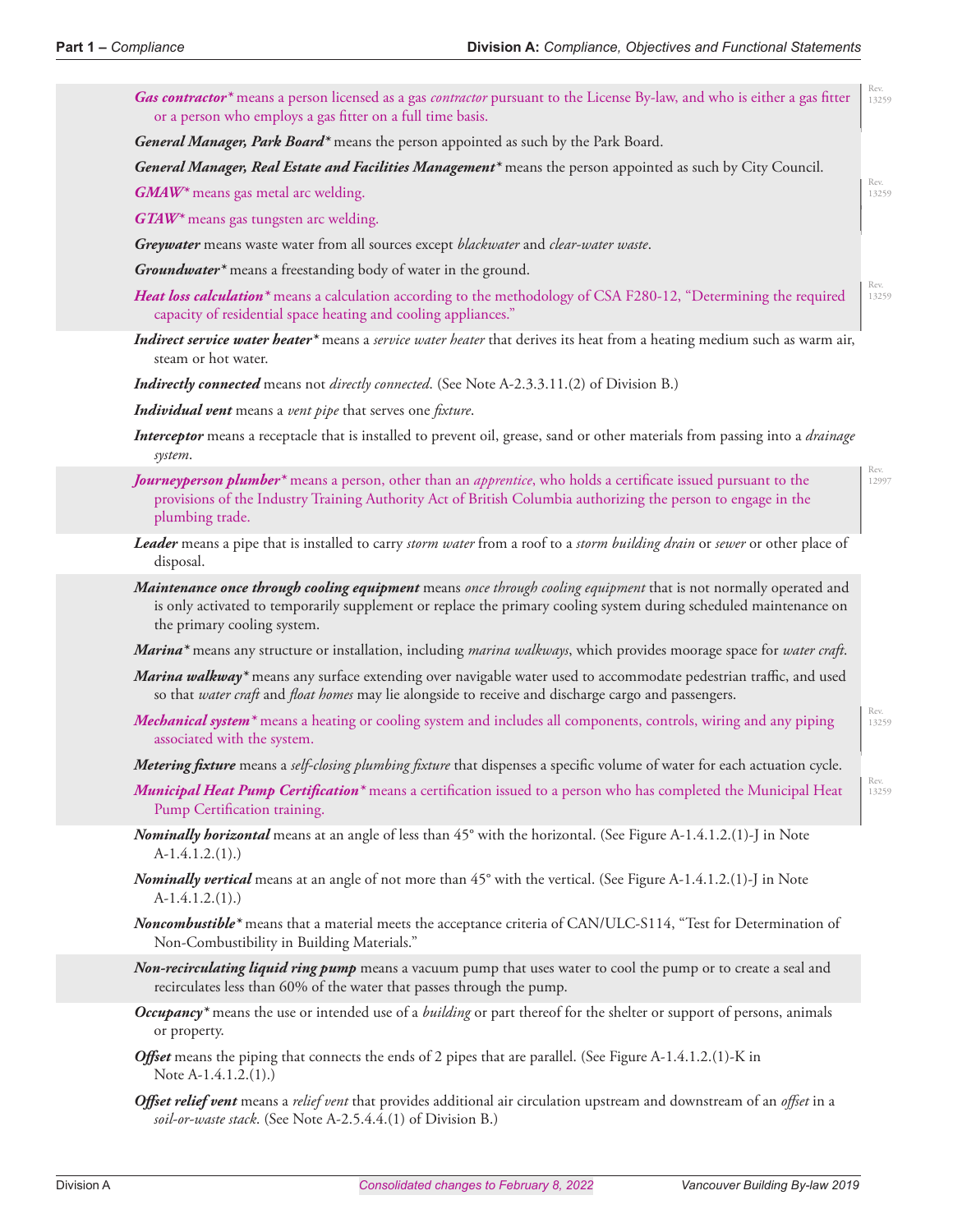- *Once through cooling equipment* means equipment that produces a cooling effect by transfer of heat to water that is only circulated once through the equipment and is then discharged, and includes but is not limited to commercial and industrial air conditioners, refrigerators, freezers, coolers and ice machines.
- *Operating permit\** means permission or authorization in writing by the *Chief Building Official* to install or retain existing equipment or systems for which an operating permit is required under this By-law.
- *Owner\** means a registered owner, a holder of an agreement for sale and purchase and, in the case of Crown-owned lands, owner shall mean the occupier.
- *Perimeter drainage water* means water collected from the foundation of a structure.
- *Permit\** means permission or authorization in writing by the *Chief Building Official* to perform work regulated by this By-law and, in the case of an *occupancy permit*, to occupy any *building* or part thereof, but does not include an *operating permit*.
- *Plumbing contractor\** means a person licensed as a *contractor* pursuant to the License By-law and who is either a *journeyperson plumber* or a person who employs a *journeyperson plumber* on a full time basis.
- *Plumbing fixture* means any installed receptacle, device or appliance, including *floor drains* and *roof drains* and swimming pools, which are supplied with water or which receive liquid or liquid-borne wastes and discharge such wastes into the *drainage system* to which they may be directly or indirectly connected, except that industrial or commercial tanks, vats and similar processing equipment are not *plumbing fixtures*, but may be connected to or discharge into *traps* or *plumbing fixtures* which are in compliance with or otherwise provided for in this By-law.
- *Plumbing system\** means a *drainage system*, a *venting system* and a *water system* or parts thereof. (See Figure A-1.4.1.2.(1)-L in Note A-1.4.1.2.(1).)

*Potable* means safe for human consumption.

- *Pre-rinse spray valve* means a handheld device for use with commercial dishwashing and ware washing equipment that sprays water on dishes, flatware, and other food service items for the purpose of removing food residue before cleaning and sanitizing the items.
- *Private sewage disposal system\** means a privately owned plant for the treatment and disposal of *sewage* (such as a septic tank with an absorption field).
- *Private use* (as applying to the classification of plumbing *fixtures*) means *fixtures* in residences and apartments, in private bathrooms of hotels, and in similar installations in other *buildings* for one family or an individual.
- *Private water supply system*\* means an assembly of pipes, fittings, valves, equipment and appurtenances that supplies water from a private source to a *water distribution system*.
- *Project\** means any *construction*, *alteration* or *demolition* operation.
- *Public sewer connection* means that part of the public *sewer* which connects or is intended to connect a *building sewer* with any public *sewer*.
- *Public use* (as applying to the classification of plumbing *fixtures*) means *fixtures* in general washrooms of schools, gymnasiums, hotels, bars, public comfort stations and other installations where *fixtures* are installed so that their use is unrestricted.

#### *Registered professional*\* means

- a person who is registered or licensed to practise as an architect under the Architects Act, or
- a person who is registered or licensed to practise as a professional engineer under the Engineers and Geoscientists Act.

*Registered professional of record*\* means a *registered professional* retained to undertake design work and *field reviews* in accordance with Subsection 2.2.7. of Division C.

- *Re-occupancy permit\** means permission or authorization in writing by the *Chief Building Official* to re-occupy any building or part thereof in respect of which the *Chief Building Official* has issued an order to cease *occupancy* because of an *unsafe condition*.
- *Residential occupancy\** means the *occupancy* or use of a *building* or part thereof by persons for whom sleeping accommodation is provided but who are not harboured for the purpose of receiving *care* or *treatment* and are not involuntarily detained.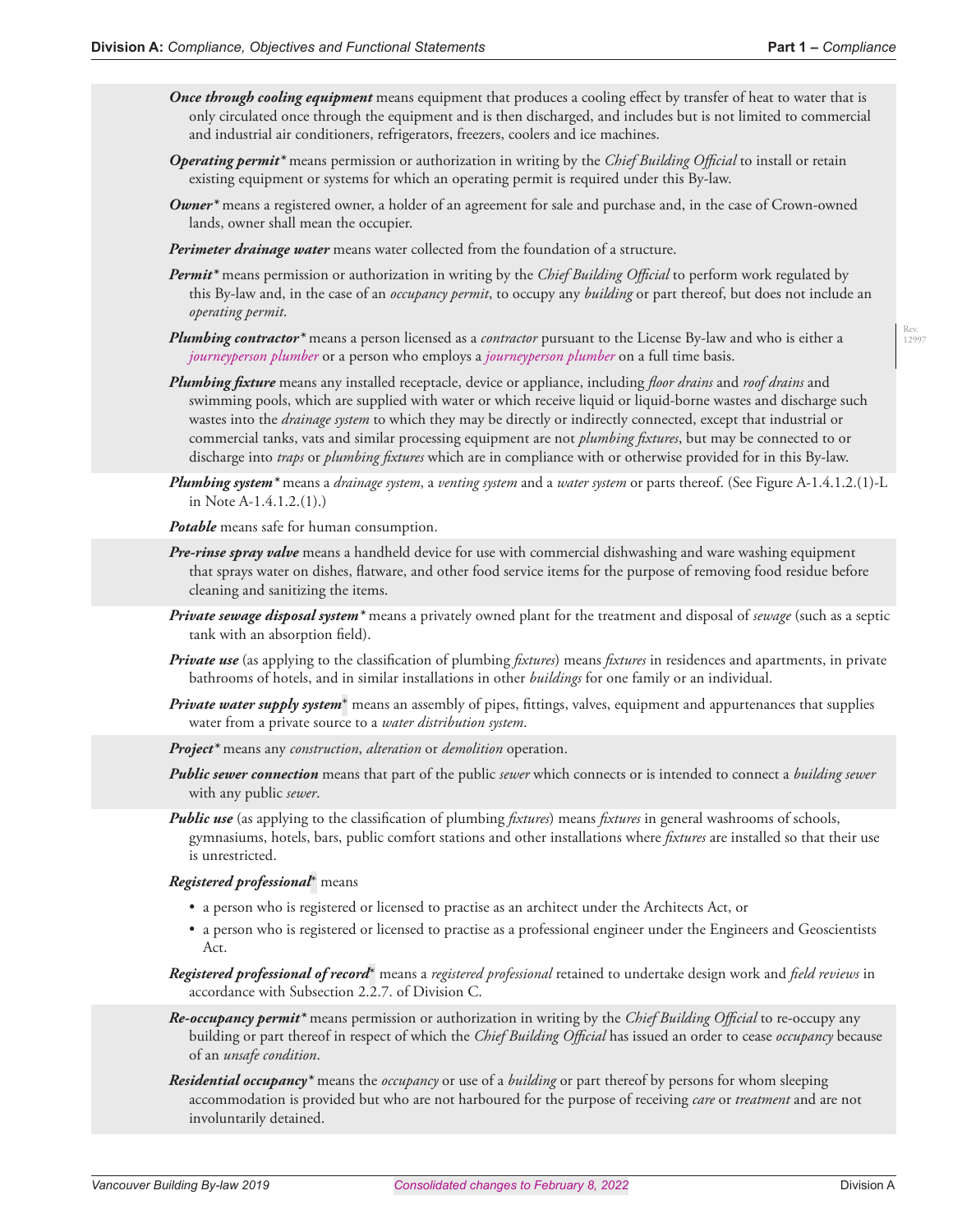of ducts.

*Roof drain* means a fitting or device that is installed in the roof to permit *storm water* to discharge into a *leader*.

*Sanitary building drain* means a *building drain* that conducts sewage to a *building sewer* from the most upstream *soil-orwaste stack*, *branch* or *fixture drain* serving a water closet.

*Sanitary building sewer* means a *building sewer* that conducts *sewage*.

*Sanitary drainage system\** means a drainage system that conducts sewage.

*Sanitary sewer* means a sewer that conducts *sewage*.

- *Self-closing plumbing fixture* means a *plumbing fixture* that closes automatically upon the deactivation of a mechanical or electronic control mechanism.
- *Separate system area* means an area in which the *City Engineer* has required the separate disposal of *storm water* and *sewage*.

*Service water heater\** means a device for heating water for plumbing services.

*Sewage\** means any liquid waste other than *clear-water waste* or *storm water*.

*Sewer\** means an underground drain or conduit to remove waste water and organic refuse.

*Shower head* means any fitting that transmits water for the purposes of showering and includes rain heads, rain tiles, rain systems, waterfalls, body sprays and jets. A hand-held shower shall be considered a *shower head*.

*Size* means the nominal diameter by which a pipe, fitting, *trap* or other similar item is commercially designated.

*Soil-or-waste pipe* or *waste pipe* means a pipe in a *sanitary drainage system*.

- *Soil-or-waste stack* means a vertical *soil-or-waste pipe* that passes through one or more storeys, and includes any *offset* that is part of the stack.
- *Space-heating appliance\** means an *appliance* intended for the supplying of heat to a room or space directly, such as a *space heater*, fireplace or *unit heater*, or to rooms or spaces of a *building* through a heating system.

*Space heater\** means a *space-heating appliance* for heating the room or space within which it is located, without the use

- *Sprinkler contractor\** means a person licensed as a *contractor* pursuant to the License By-law and who is either a *sprinkler system installer* or a person who employs a *sprinkler system installer* on a full-time basis.
- *Sprinkler system\** means an automatic fire extinguishing system designed to the National Fire Protection Association 13, 13D or 13R standard and all applicable associated sprinkler standards, and which consists of a system of devices and equipment designed to automatically detect a fire and discharge water or another approved fire extinguishing agent in the area of or onto a fire.
- *Sprinkler system installer\** means a person who has successfully completed an accredited program as a *Sprinkler System Installer* under the Industry Training Authority Act and Industry Training Regulation of British Columbia.
- *Stack vent* means a *vent pipe* that connects the top of a *soil-or-waste stack* to a *vent header* or to outside air. (See Figure A-1.4.1.2.(1)-G in Note A-1.4.1.2.(1).)

*Storage-type service water heater\** means a *service water heater* with an integral hot water storage tank.

- **Storey** for the purposes of Book II of this By-law, means the interval between 2 successive floor levels, including mezzanine floors that contain plumbing fixtures, or between a floor level and roof.
- *Storm building drain*\* means a *building drain* that conducts *storm water* and is connected at its upstream end to a *leader*, sump or catch basin, and at its downstream end to a *building sewer* or a designated *storm water* disposal location.

*Storm building sewer* means a *building sewer* that conveys *storm water*.

*Storm drainage system* means a *drainage system* that conveys *storm water*.

*Storm sewer* means a sewer that conveys *storm water*.

*Storm water*\* means water that is discharged from a surface as a result of rainfall or snowfall.

*Street\** means a public road, highway, bridge, viaduct, *lane*, and sidewalk, and any other way normally open to the use of the public, but does not include a private right-of-way on private property and, for the purposes only of Part 3 and Part 9 of this By-law, a street which is less than 9 m in width or a *lane* or sidewalk.

Rev. 13259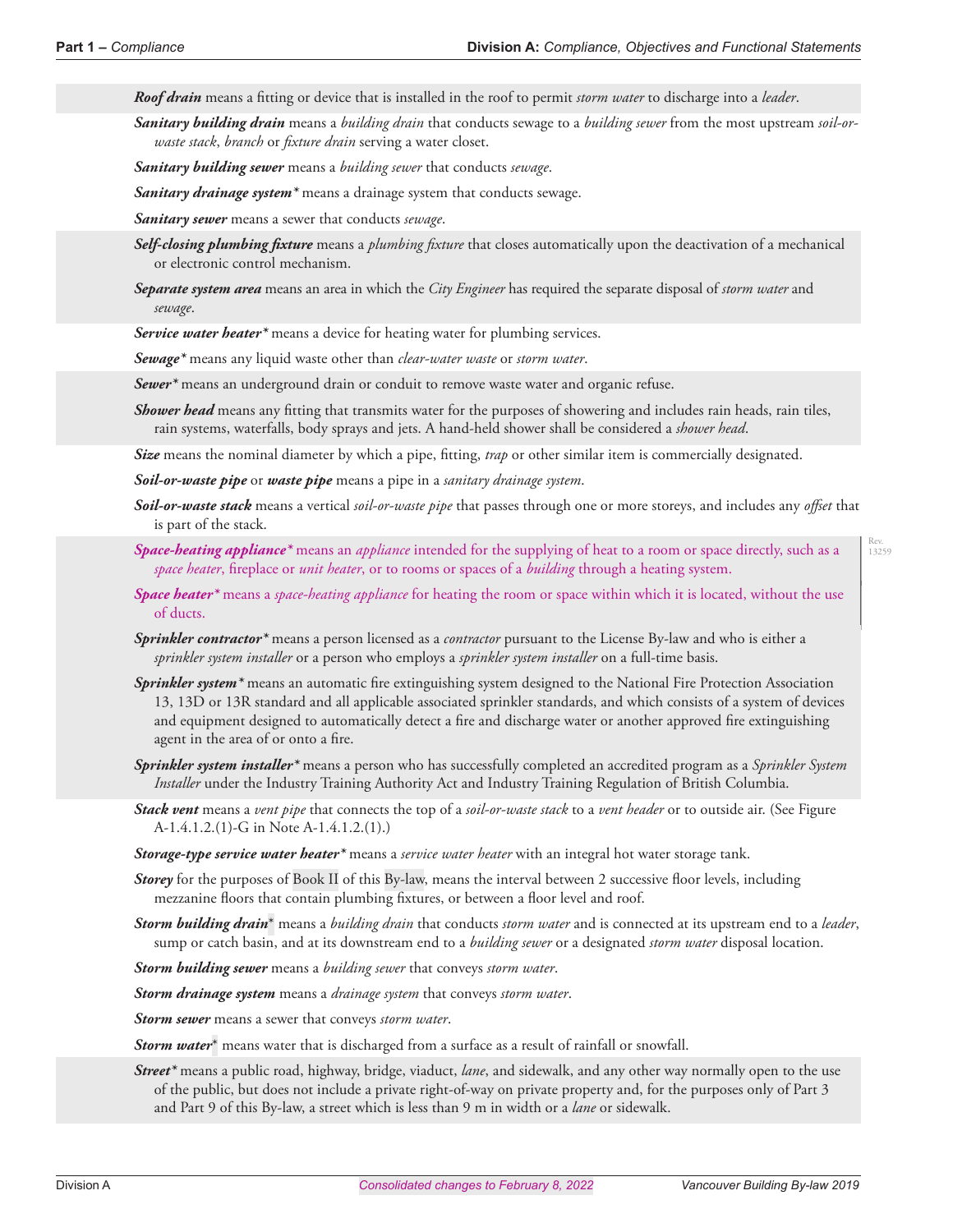*Subsoil drainage pipe*\* means a pipe that is installed underground to intercept and convey subsurface water.

- *Suite\** means a single room or series of rooms of complementary use, operated under a single tenancy, and includes *dwelling units*, individual guest rooms in motels, hotels, boarding houses, rooming houses and dormitories as well as individual stores and individual or complementary rooms for *business and personal services occupancies*. (See Book I, Division A, Note A-1.4.1.2.(1).)
- *Sump\** means a receptacle installed between the storm or *combined sewer* and the *building* storm system to intercept the flow of debris into the *building* or public *sewer* and to prevent the outflow of *sewer* gas.
- *Trade waste system* means a system of drainage pipes from *floor drains* and hub drains located in food display areas that are intercepted by a trade waste *sump* and *backwater valve* before entering the *sanitary building drain*.
- *Trap*\* means a fitting or device that is designed to hold a liquid seal that will prevent the passage of gas but will not materially affect the flow of a liquid.
- *Trap arm* means that portion of a *fixture drain* between the *trap weir* and the *vent pipe* fitting. (See Note A-2.5.6.3.(1) of Division B.)
- *Trap dip* means the lowest part of the upper interior surface of a *trap*.
- *Trap seal depth* means the vertical distance between the *trap dip* and the *trap weir*. (See Note A-2.2.3.1.(1) and (3) of Division B.)
- *Trap standard* means the *trap* for a *fixture* that is integral with the support for the *fixture*.
- *Trap weir* means the highest part of the lower interior surface of a trap. (See Note A-2.2.3.1.(1) and (3) of Division B.)
- *Treatment\** means the provision of medical or other health-related intervention to persons, where the administration or lack of administration of these interventions may render them incapable of evacuating to a safe location without the assistance of another person. (See Book I, Division A, Note A-1.4.1.2.(1).)

*Unit heater\** means a suspended *space heater* with an integral air-circulating fan.

*Unsafe condition\** means any condition that could cause undue hazard or risk to the life, limb or health of any person authorized, expected or anticipated to be on or about the premises, *building* or *construction*.

*Vacuum breaker* (See *back-siphonage preventer*).

Vent header means a *vent pipe* that connects any combination of *stack vents* or *vent stacks* to outside air. (See Figure A-1.4.1.2.(1)-I in Note A-1.4.1.2.(1).)

*Vent pipe* means a pipe that is part of a *venting system*.

- *Vent stack* means a *vent pipe* that is connected at its upper end to a *vent header* or that terminates in outside air and is connected at its lower end to the *soil-or-waste stack* at or below the lowest *soil-or-waste pipe* connection. (See Figure A-1.4.1.2.(1)-G in Note A-1.4.1.2.(1).)
- *Venting system*\* means an assembly of pipes and fittings that connects a *drainage system* with outside air for circulation of air and the protection of trap seals in the *drainage system*. (See Figures A-1.4.1.2.(1)-F and A-1.4.1.2.(1)-G in Note A-1.4.1.2.(1).)
- *Waste pipe* (See *soil-or-waste pipe*).
- *Water craft\** means any boat, hull, barge, or houseboat which is afloat, whether self-propelled or not, and includes pleasure and commercial craft.
- *Water distribution system*\* means an assembly of pipes, fittings, valves and appurtenances that conveys water from the *water service pipe* or *private water supply system* to water supply outlets, *fixtures*, appliances and devices.
- *Water service pipe*\* means a pipe that conveys water from a public water main or private water source to the inside of the *building*.
- *Water system\** means a *private water supply system*, a *water service pipe*, a *water distribution system* or parts thereof.
- *Wet vent* means a *soil-or-waste pipe* that also serves as a *vent pipe* and extends from the most downstream wet-vented *fixture* connection to the most upstream *fixture* connection. (See Note A-2.5.8.1.(2) of Division B.)
- *Yoke vent* means a *vent pipe* that is connected at its lower end to a *soil-or-waste stack* and at its upper end to a *vent stack* or to a *branch vent* connected to a *vent stack*. (See Note A-2.5.4.3. of Division B.)

Rev. 13259